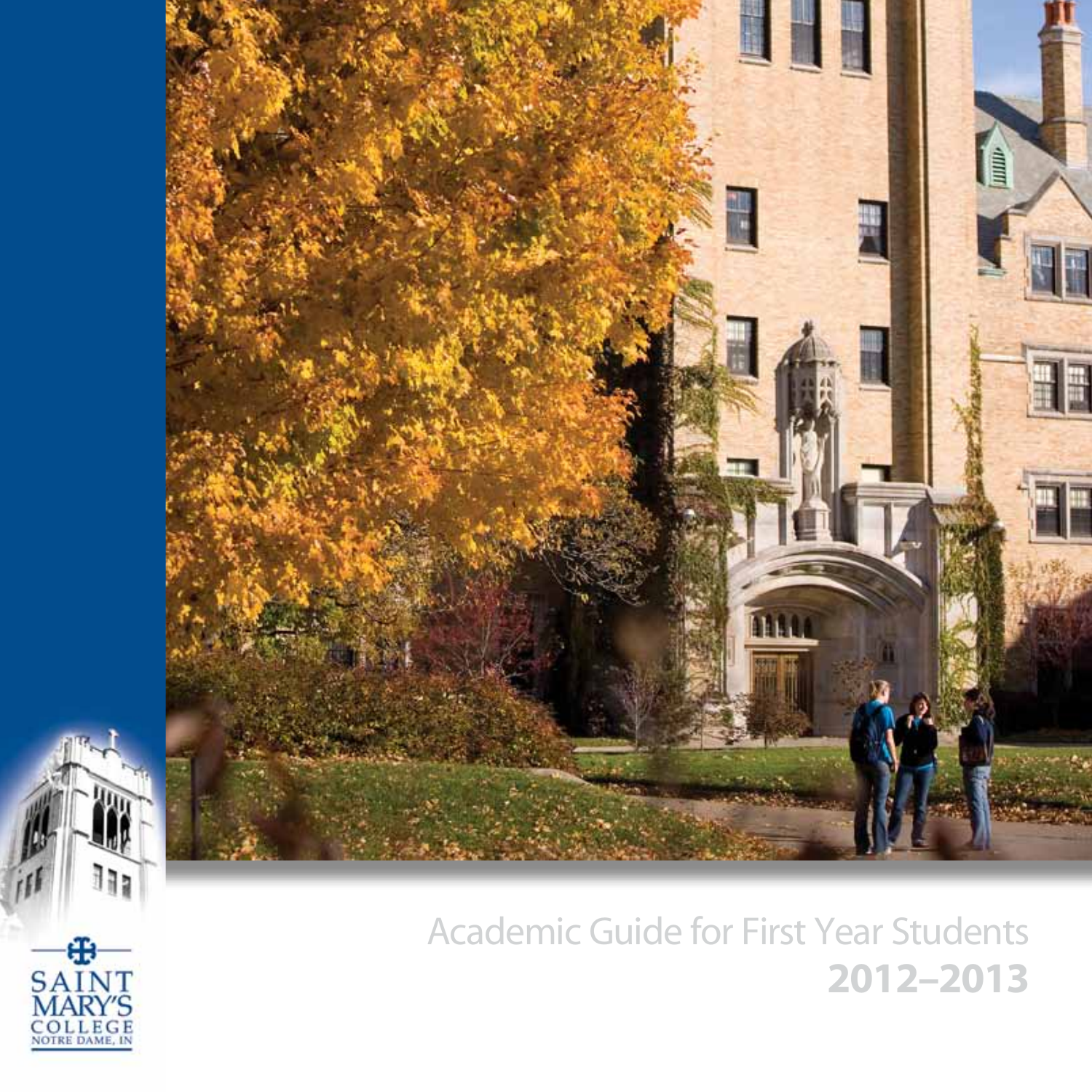# The Sophia Program in Liberal Learning

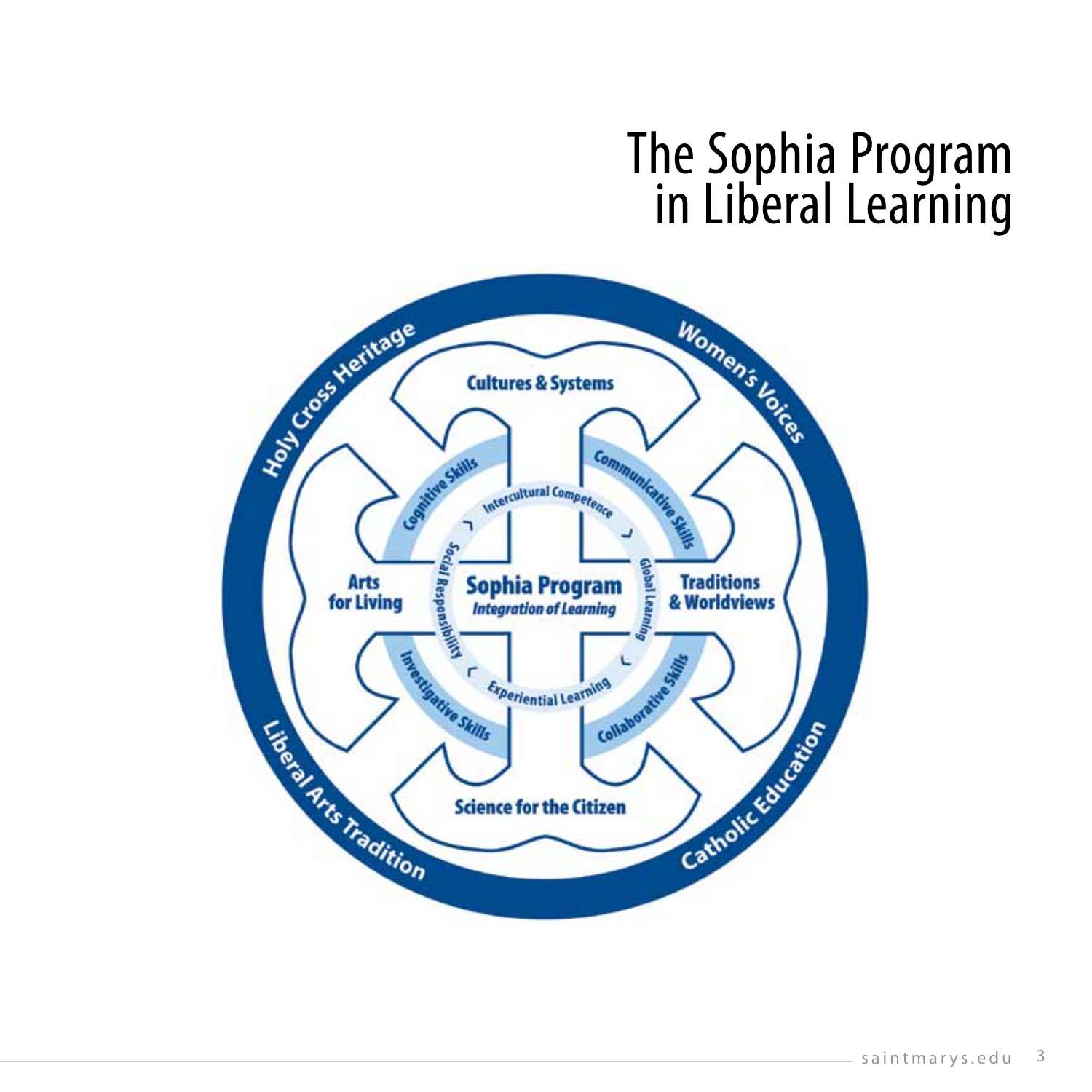

# **You're the first!**

The Sophia Program in Liberal Learning begins with you. Saint Mary's faculty, students, and administrators have worked to create a next-generation general education program for all students, regardless of degree program and major. Providing knowledge and skills for the twenty-first century, it underscores the importance of women's voices as well as the social responsibility and intercultural competence befitting global citizens and shaped by the distinctive tradition of the Sisters of the Holy Cross.

You're part of the first class to enter Saint Mary's with the new Sophia Program requirements for what's known as Learning Outcome 1. Over the next few years, additional layers (Learning Outcomes 2 and 3) will be added to Sophia as we complete its implementation at the College. You're welcome to take advantage of all these opportunities as they unfold, but they will not be requirements for your Class of 2016.

The following pages describe what we think is so special about Sophia, what requirements it will institute for the Class of '16, and how you go about choosing your courses.

# **What's new?**

#### **A new way of thinking about general education**

Most general education programs, including the predecessor to Sophia at Saint Mary's, presented a menu of courses and required that you take a certain number from each department. That exposed students to a variety of disciplines and encouraged a breadth in their education; but it wasn't always clear why those particular courses were required, how they were meant to fit together, or what they were supposed to convey.

What Sophia tries to do is provide the reason for studying what you do. It seeks, therefore, to make learning intentional. And it does this while transferring focus away from particular disciplines that you must study to the learning outcomes, or the knowledge, skills, and abilities you should expect to take with you as a result of your involvement in a particular set of educational experiences.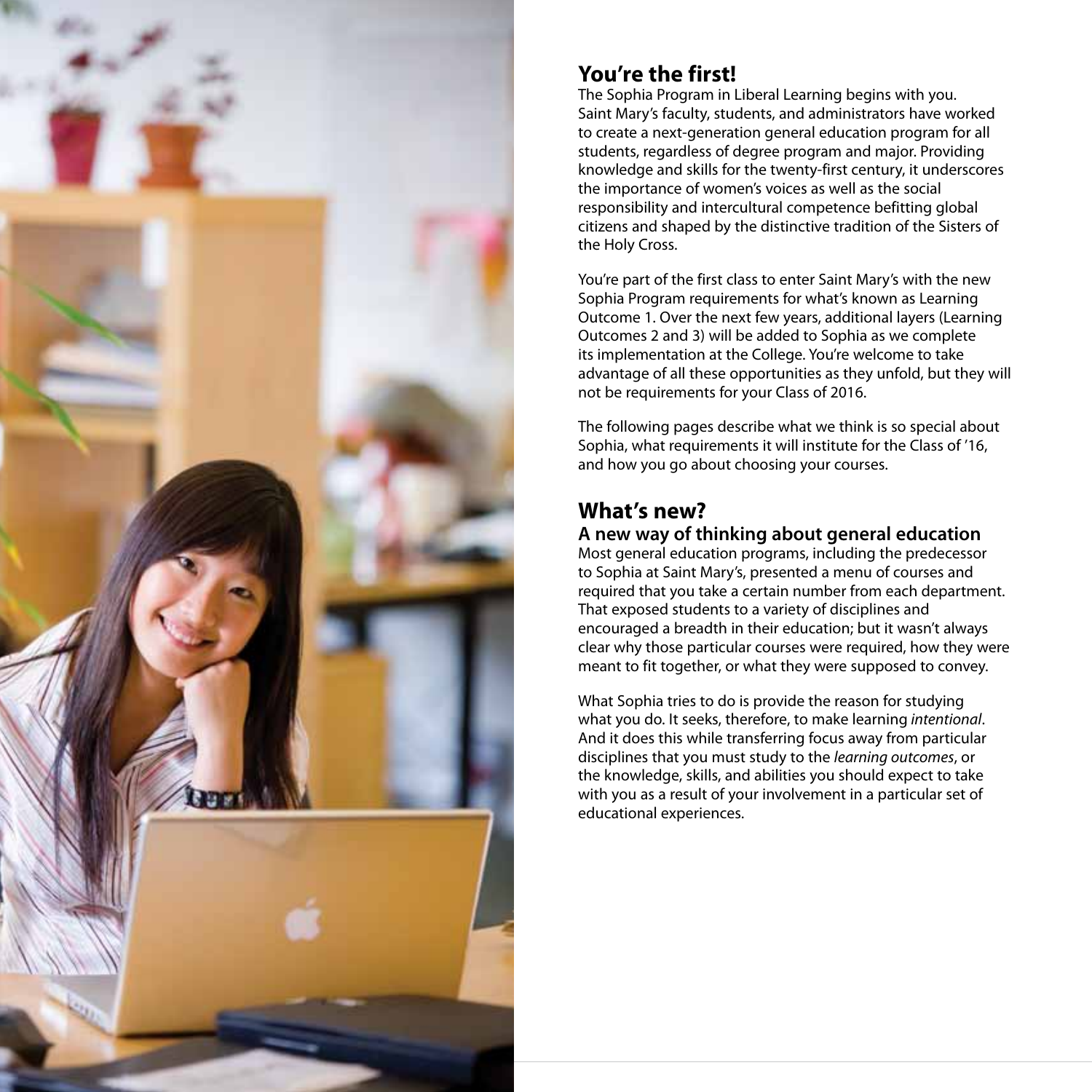# **Four-Year Liberal Learning Outcomes**

The learning outcomes for the Sophia Program were derived by faculty and students from the College's mission statement, which is why the Sophia Program gives you a uniquely Saint Mary's education. It's the learning outcomes that turn a collection of courses into a program. For students, this makes learning both more intentional (in knowing where a particular educational experience is supposed to take them, they can notice more along the way) and more integrated (they can see both before and during their education how each part of the curriculum assembles into a larger whole).The college-wide, four-year liberal learning outcomes are as follows:

### **LO 1: Knowledge Acquisition & Integration of Learning**

Catholic education in the liberal arts tradition values knowledge for its own sake and affirms the interconnectedness of all learning. Therefore…

- A Saint Mary's student exhibits sound knowledge of the formation of human identities, the development and functioning of diverse cultures and social groupings, the practice of creative artistry, the multifaceted nature of religion and the Catholic tradition, the complexity of fundamental philosophical questions, and the intricate workings of the natural world.
- r A Saint Mary's student demonstrates the ability to look at issues from multiple perspectives, recognizing the effect that differences in areas such as gender, religion, values, culture, and privilege can have on the ways that people interpret and act in the world; and she makes connections across disparate settings and areas of study.

### **LO 2: Cognitive & Communicative Skills\***

As a women's college, Saint Mary's emphasizes the value of women's voices and their distinctive contribution to intellectual life. Therefore…

- A Saint Mary's student masters a broad set of sophisticated intellectual skills, including critical thinking, careful interpretation of complex texts and artifacts, accurate evaluation of data, investigative problem solving, quantitative reasoning, historical analysis, as well as technological, media, and information literacy. She reflects analytically on her experience as a woman, on the contributions of women's voices, and on constructions of gender.
- A Saint Mary's student communicates her ideas, insights, thought processes, and conclusions with accuracy, competence, and style in various media and contexts.

### **LO 3: Intercultural Competence & Social Responsibility\***

Furthermore, as a Catholic, women's college, Saint Mary's fosters respect and compassion for all people and honors leadership that improves the human community. Therefore…

- A Saint Mary's student develops reflective and collaborative skills that enable her to learn from and participate in dialoque with diverse people and cultures. She does this by attaining competence in another language and by study and experience that reveal both cultural differences and the connections joining people in a global society.
- In keeping with the mission of the Sisters of the Holy Cross and their stance in solidarity with the poor and powerless, a Saint Mary's student will evaluate social conditions, discern human needs, and be able to respond as an agent of change.

\*Courses and experiences for Learning Outcomes 2 and 3 should be phased in starting with the 2013–2014 academic year. These will not be requirements for your class.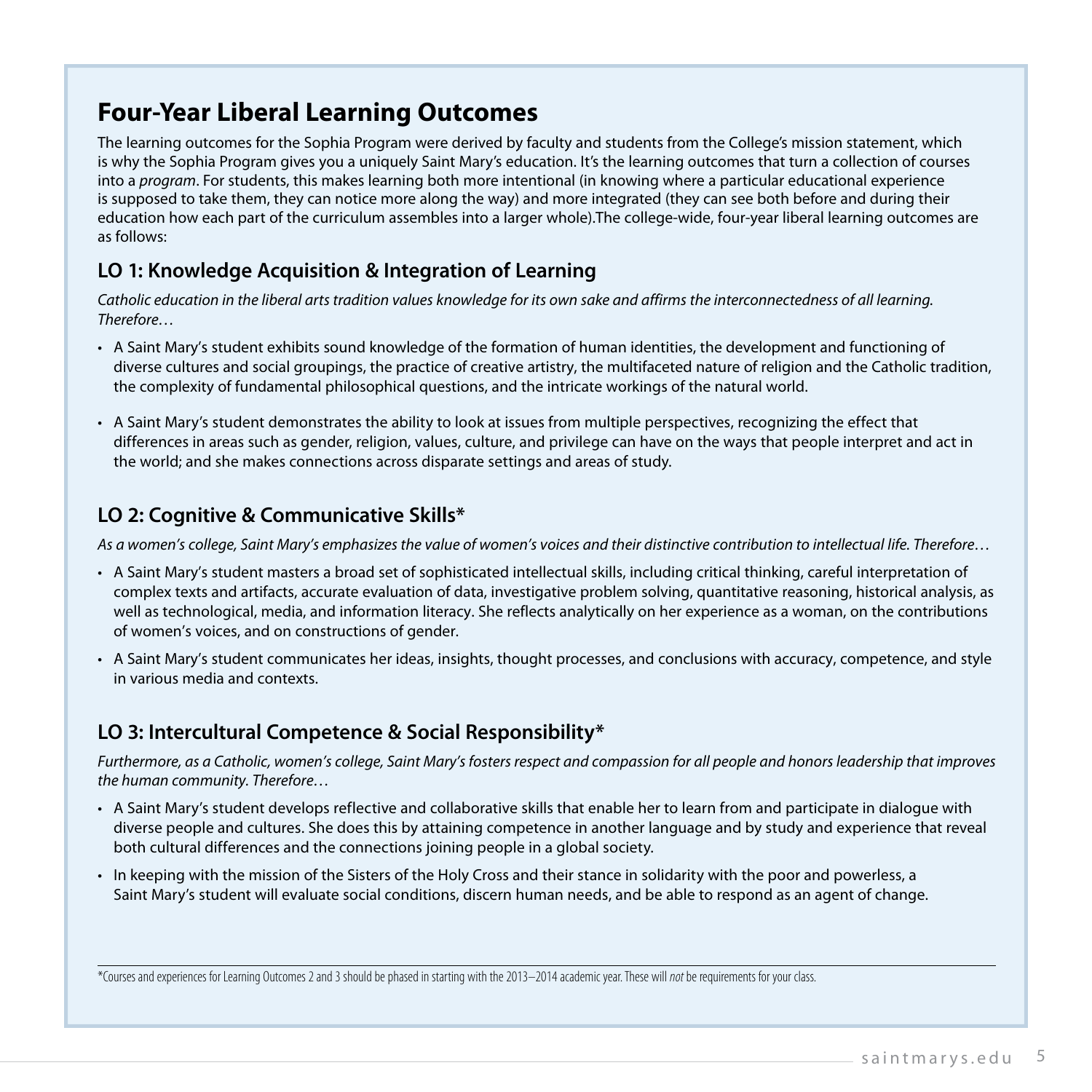# **A New Way of Integrating Your Entire Education**

# **> Knowledge Acquisition & Integration of Learning**

**> Cognitive & Communicative Skills**

**> Intercultural Competence & Social Responsibility**

These three main learning outcomes emphasize knowledge, skills, and socially responsible interactions with the world. As such, they are very appropriate for a Holy Cross institution, since the founder of the order, Blessed Basil Anthony Moreau, CSC, thought education should inform, form, and transform.

This vision of education is integral to the Sophia Program, and also is part of all we do at Saint Mary's. For this reason, the Sophia Program is more than just general education. In some institutions, general education and the student's major sit one on top of the



other with essentially no interaction. That's not what the Sophia Program is, however. This program is dedicated to permeating your entire Saint Mary's experience and to bringing it together for you under these three main learning outcomes. These are what we stand for as a college our institutional signature.

### **And a new name**

The College's new general education program was unanimously approved by the Saint Mary's Board of Trustees in April 2010. But we quickly got tired of calling it "the College's new general education program." So the College community came together and discussed several possibilities for the name of the new curriculum. More than one hundred suggestions later, with most of those from current students, the Sophia Program was born.

Sophia comes from a Greek word meaning "wisdom," as in "philosophy," meaning the love of wisdom. But it also has a theological reference, as it is used in the Scriptures to denote God's wisdom; and there it is often given a gendered identity as female. In its biblical uses, Sophia tends to be a very active force, sometimes flowing from God, and other times being referred to as a mother. The coming together in Sophia of all these strands of meaning was thought to best capture Saint Mary's identity as a liberal arts, Catholic, women's college.

### **Requirements**

Now that you have some background on the new program, you're probably wondering what it will require of you. On the next page, you'll see a diagram of the Sophia Program. There are four main components addressing **Knowledge Acquisition and Integration of Learning (LO 1)** corresponding to the four arms of the cross:

- X **Cultures & Systems**
- X **Traditions & Worldviews**
- **Science for the Citizen**
- **◆ Arts for Living**

Each of these components has particular sets of learning outcomes. A total of 15 courses will be required to meet all of the LO 1 learning outcomes around the various arms of the cross.

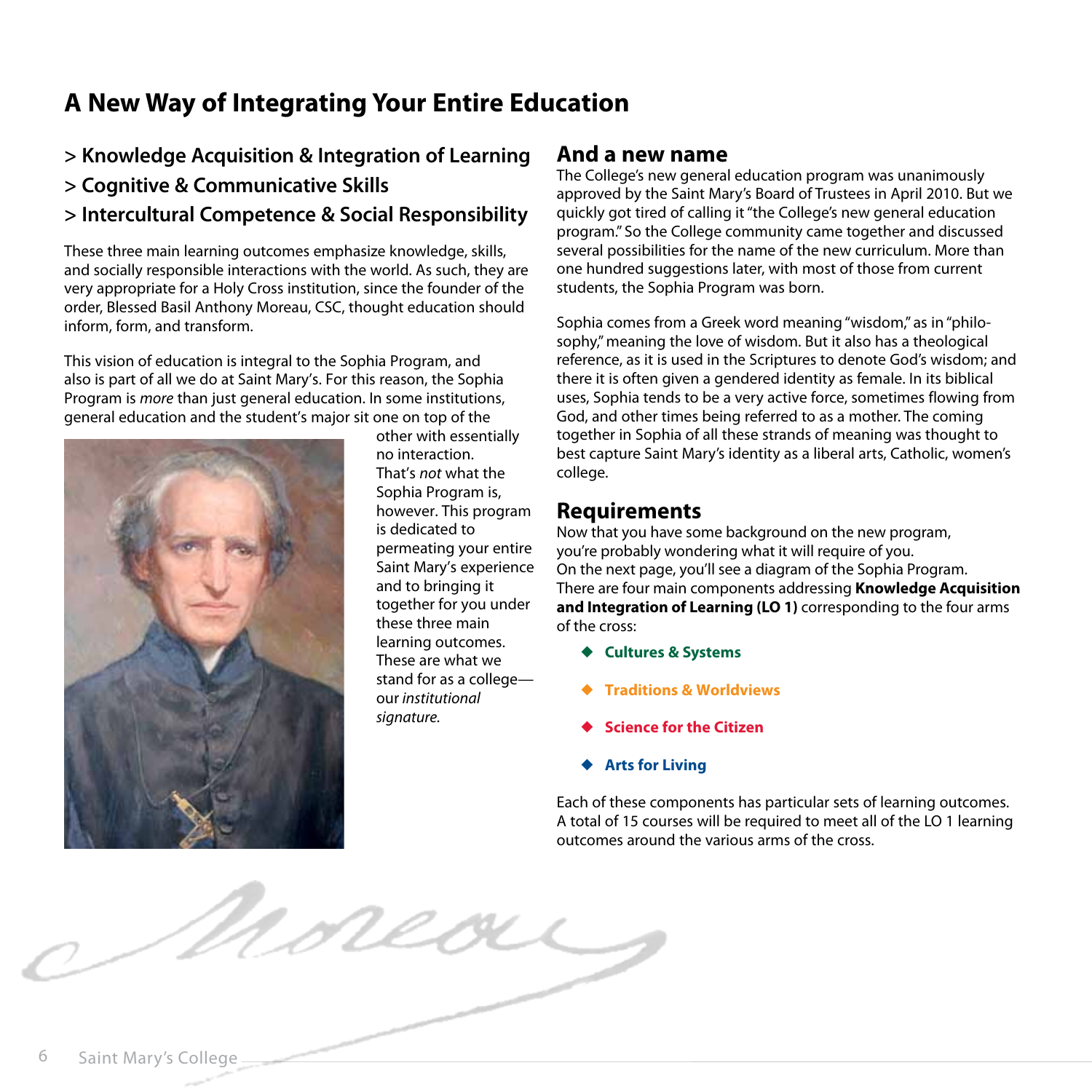

On the following pages you will find the **Knowledge Acquisition and Integration of Learning (LO 1)** and fall course offerings that fulfill them.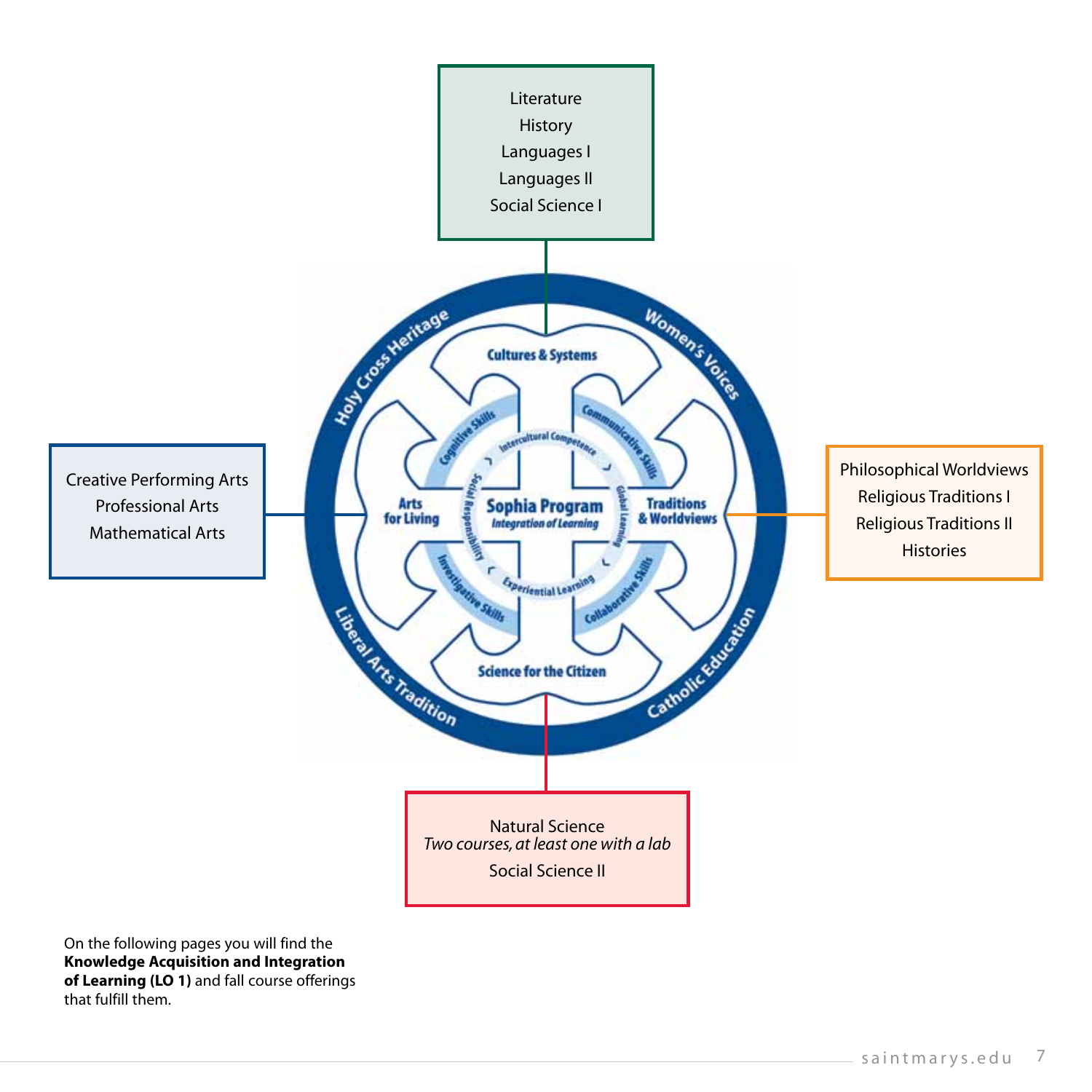# **LO 1: Knowledge Acquisition and Integration of Learning**

The foundation for the Sophia Program is Learning Outcome 1, which seeks to develop the breadth of knowledge and intellectual flexibility students need to apply their expertise appropriately inside and outside the classroom, foster the intellectual coherence enabling students to engage constructively with a diverse world, and encourage students to live intellectually active, socially responsible lives characterized by a lifelong love of learning.

The learning outcomes for Knowledge Acquisition and Integration of Learning are divided among fifteen courses distributed among the four arms of the cross under these broader headings: **Cultures and Systems**, **Traditions and Worldviews**, **Science for the Citizen**, and **Arts for Living**. A student must take courses in each of these fifteen areas to achieve the learning outcomes that define that degree.

# **Cultures and Systems**

#### **Literature (one course)**

- A Saint Mary's student applies knowledge of literary genres, terms, and/or theories to the interpretation of literary texts.
- A Saint Mary's student analyzes literary texts both as forms of cultural and artistic expression and as vehicles for enduring values.
- A Saint Mary's student recognizes how literary texts construct human identities.

### **History (one course)**

- A Saint Mary's student identifies and understands salient developments in world or United States history.
- A Saint Mary's student analyzes the historical development of human cultures in their response to their physical, social, intellectual, and political environments and seeks explanations for those developments.
- A Saint Mary's student identifies and understands evidence of historical change from primary sources/records of the past and assesses historical interpretations in secondary sources.
- A Saint Mary's student analyzes how her assumptions about human identity have been influenced by her historical context, and how human identities have been constructed in history.

#### **Modern Languages (two courses at a level appropriate to the student's previous experience with that language)**

• A Saint Mary's student communicates in a modern European language either at an advanced beginning or intermediate low level (depending upon her previous study), or at an appropriate level in another approved non-European or classical language.

- A Saint Mary's student demonstrates an understanding of the structure of this language by using the language with accuracy in speaking and writing.
- A Saint Mary's student identifies salient features of the geography, history, and culture of those that speak this language.
- A Saint Mary's student demonstrates intercultural understanding by recognizing and analyzing cultural misconceptions and the influence of her own cultural identity on her interactions with others.

### **Social Science I (one course)**

- A Saint Mary's student identifies and explains social science concepts and theories about human behavior, systems, and cultures.
- A Saint Mary's student applies social science concepts and theories in her analysis of human behavior, systems, and cultures.
- A Saint Mary's student recognizes and explains effects of diversity and equity in specific areas such as class, race, religion, age, gender, sexual orientation, disability, and/or privilege.

### **Traditions and Worldviews Philosophical Worldviews (one course)**

- A Saint Mary's student identifies and understands significant features of and developments in philosophical traditions concerning the nature of knowledge, the nature of reality, and the nature of the good.
- A Saint Mary's student analyzes and compares philosophical views.
- A Saint Mary's student thinks philosophically about her interactions in the world.
- A Saint Mary's student raises questions on philosophical issues pertaining to the development of her own worldview.

### **Religious Traditions I (one course)**

- A Saint Mary's student articulates an informed, broad understanding of the nature and complexities of religion and how religion interacts with other aspects of culture.
- A Saint Mary's student describes key elements in a religion (such as sacred texts, ritual, spirituality and prayer, religious language, moral code, view of human destiny or afterlife, explanation of human and natural evil, perspectives on gender), applies her understanding of these elements to specific religious traditions,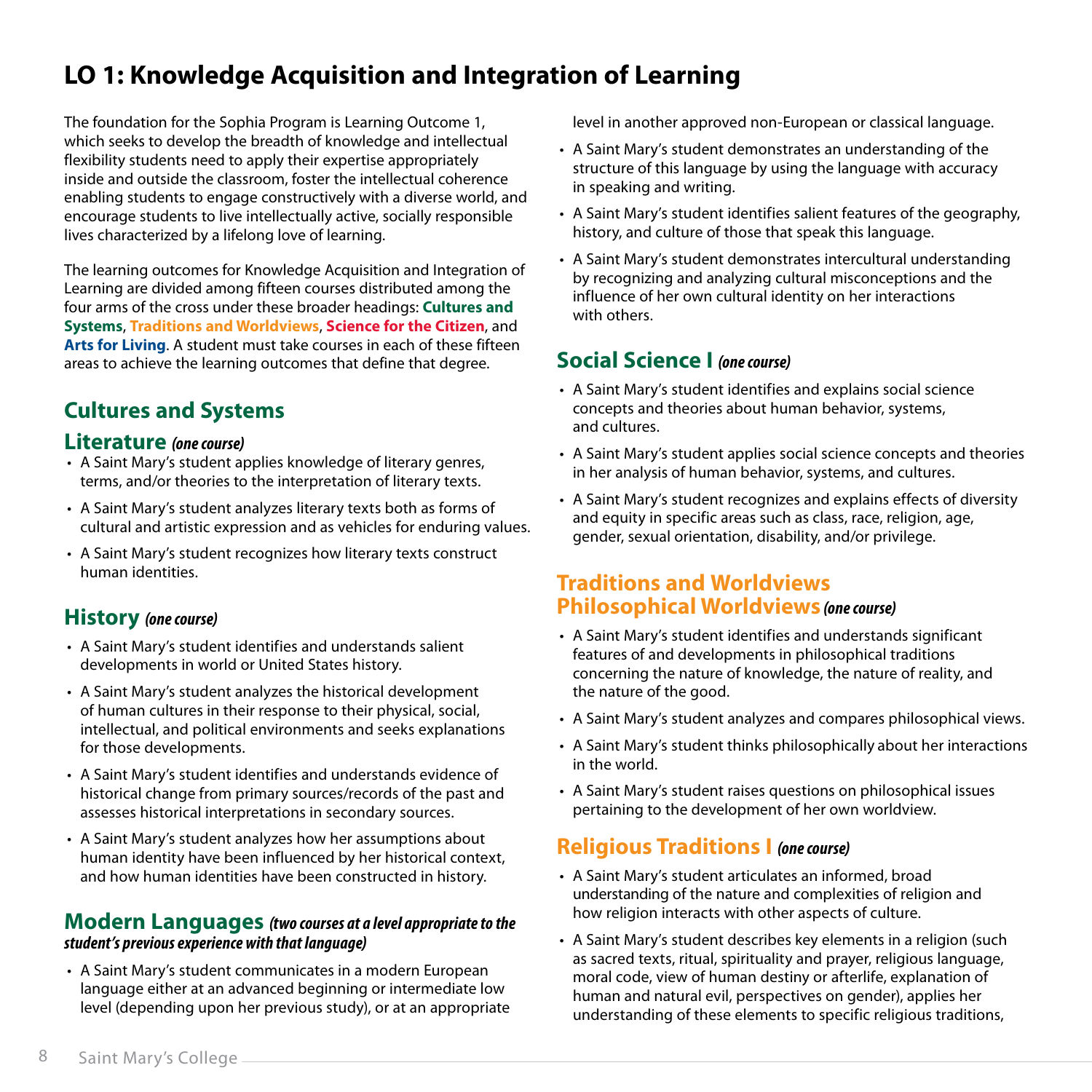and articulates commonalities and differences among religious perspectives.

- A Saint Mary's student engages in perspectives that are new to her, both empathetically and critically, and engages in informed, civil, and open discourse about religious differences.
- A Saint Mary's student evaluates the meaning of religious claims made by others and, in response to those claims, reflects critically on her own religious perspectives.

### **Religious Traditions II (one course)**

- A Saint Mary's student applies the broadened understanding of religion gained in the first course to a detailed examination of elements important to the Catholic Christian tradition (such as sacred or theological texts, ritual, spirituality and prayer, religious language, moral code, view of human destiny or afterlife, explanation of human and natural evil, perspectives on gender).
- A Saint Mary's student analyzes issues or questions that arise in relation to those elements.
- A Saint Mary's student engages perspectives that are new to her, both empathically and critically, and engages in informed, civil, and open discourse about religious differences.
- A Saint Mary's student evaluates the meaning of theological claims and, in response to those claims, reflects critically on her own religious perspectives.

#### **Histories (one course)**

- A Saint Mary's student analyzes in depth historical developments of a particular aspect or issue in human culture, and/or its contemporary impact.
- A Saint Mary's student articulates the ways in which this development is affected by cultural factors such as gender, religion, values, and privilege.

# **Science for the Citizen Natural Science**

#### **(Two courses, at least one of which must be a laboratory course)**

- A Saint Mary's student uses scientific methods to investigate questions appropriate to the natural sciences.
- A Saint Mary's student demonstrates specific knowledge of processes and principles underlying natural phenomena.
- A Saint Mary's student identifies, analyzes, and evaluates critical scientific issues and approaches pertaining to the issues that face her as a citizen.

### **Social Science II (one course)**

- A Saint Mary's student utilizes scientific knowledge to evaluate claims about human behavior.
- A Saint Mary's student uses scientific methods to investigate questions appropriate to particular social sciences.
- A Saint Mary's student identifies, analyzes, and evaluates critical scientific issues and approaches pertaining to the issues that face her as a citizen.

### **Arts for Living Creative and Performing Arts**

**(Single courses satisfying this requirement must be 3 credits. Multiple courses that fulfill the appropriate learning outcomes may be used to satisfy this requirement as long as they add up to at least 3 credits and come from the same discipline.)**

- A Saint Mary's student demonstrates a basic understanding of form, aesthetics, and/or theory in a creative or performing art.
- A Saint Mary's student practices a creative or performing art.
- A Saint Mary's student develops resources of creativity, experience, and perception, which enrich herself and her world.

### **Professional Arts (one course)**

- A Saint Mary's student investigates issues of policy or systems through the lens of a professional practitioner.
- A Saint Mary's student applies knowledge of a profession in her decision making.
- A Saint Mary's student adapts learning from multiple academic disciplines to develop solutions for concrete, real-world problems.

#### **Mathematical Arts (one course)**

- A Saint Mary's student formulates mathematical models using abstract and logical reasoning.
- A Saint Mary's student uses and interprets mathematical models to analyze systems and patterns.
- A Saint Mary's student uses mathematical language and concepts to phrase and answer questions pertaining to a variety of realworld contexts.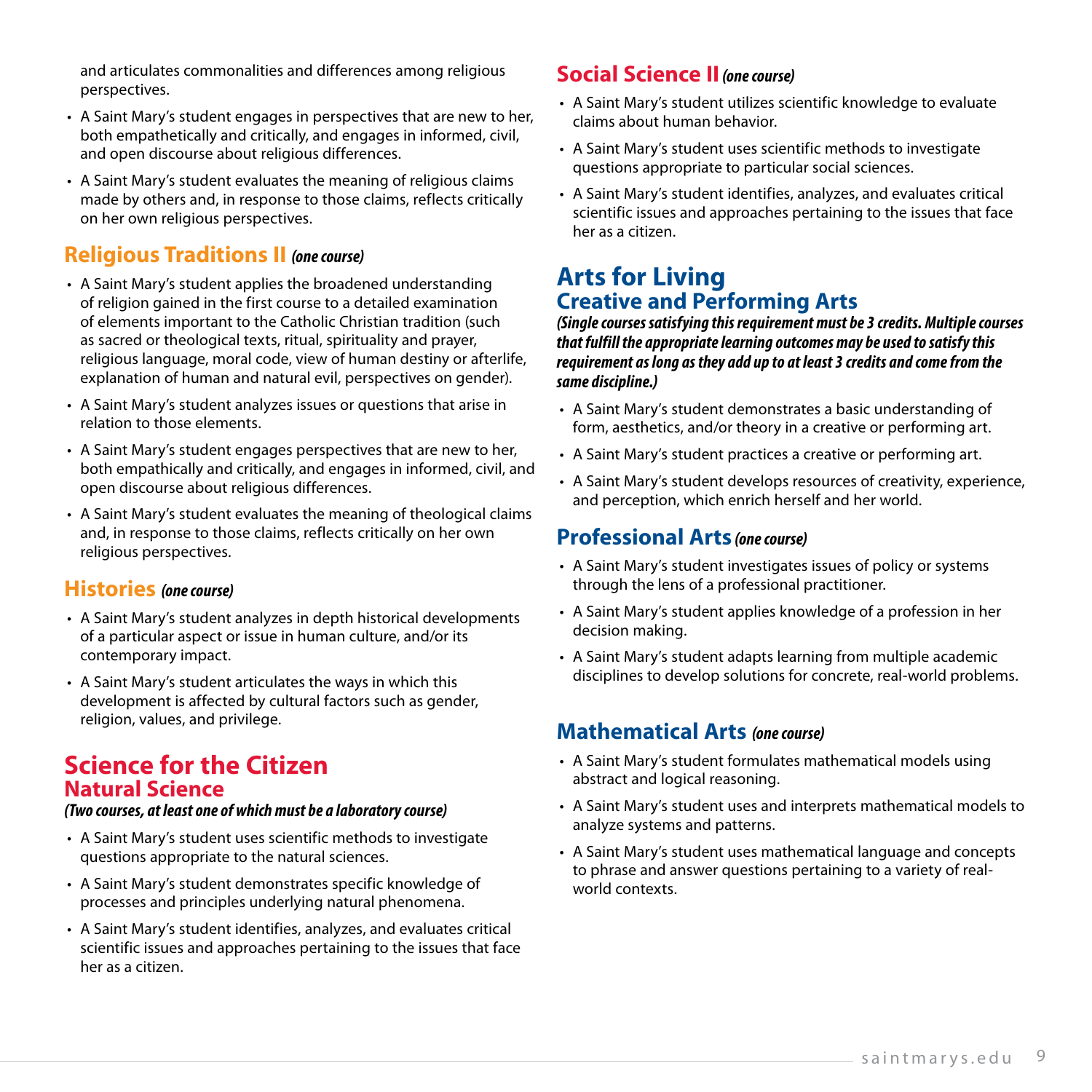# **Sophia Program Courses Offered Fall 2012 For First Year Students LO 1: Knowledge Acquisition & Integration of Learning**

### **Cultures and Systems: Literature**

**Courses that meet the literature learning outcomes: one course ENLT 106W Becoming American (half of the tandem with HIST 201W) ENLT 109W Language and Literature HUST 103 Lives and Times**

### **Cultures and Systems: History**

| Courses that meet the history learning outcomes: one course          |  |  |  |  |
|----------------------------------------------------------------------|--|--|--|--|
| <b>World Civilization I</b>                                          |  |  |  |  |
| <b>World Civilization I</b>                                          |  |  |  |  |
| <b>World Civilization II</b>                                         |  |  |  |  |
| <b>United States History to 1865</b>                                 |  |  |  |  |
| United States History to 1865 (half of the tandem<br>with ENLT 106W) |  |  |  |  |
|                                                                      |  |  |  |  |

### **Cultures and Systems: Social Sciences I**

**Courses that meet the social science I learning outcomes: one course**

- **ANTH 141 Peoples of the World**
- **ANTH 253 Survey I: Culture and Languages**
- **POSC 151 Political Issues**
- **POSC 152 Politics of American Democracy**
- **POSC 160 Global Political Issues**
- **PSYC 156 Introduction to Psychology-Culture and Systems**
- **SOC 255 Race, Ethnicity, and Identity in the U.S.**

### **Cultures and Systems: Modern Languages**

**Courses that meet the language learning outcomes: two courses**

- **MLAR 101 Introductory Arabic**
- **MLCH 101 Beginning Mandarin Chinese**
- **MLFR 101 Introductory French**
- **MLFR 105 Elementary French**
- **MLFR 111 Intermediate French**
- **MLGR 101 Introductory German**
- **MLGR 111 Intermediate German**
- **MLIT 101 Introductory Italian**
- **MLIT 111 Intermediate Italian**
- **MLSP 101 Introductory Spanish**
- **MLSP 105 Elementary Spanish**
- **MLSP 111 Intermediate Spanish**
- **MLSP 115 Intermediate Spanish for Heritage Speakers**

### **Traditions and Worldviews: Philosophical Worldviews**

**Courses that meet the philosophical worldviews learning outcomes: one course PHIL 110 Introduction to Philosophy PHIL 110W Introduction to Philosophy**

### **Traditions and Worldviews: Religious Traditions I**

**Courses that meet the religious traditions I learning outcomes: one course**

**RLST 101 Introducing Religious Studies RLST 101W Introducing Religious Studies**

# **Traditions and Worldviews: Religious Traditions II**

**(not normally taken in !rst year)**

# **Traditions and Worldviews: Histories**

**Courses that meet the histories learning outcomes: one course**

**ART 241 Art History Survey I ENVS 161 Introduction to Environmental Studies GWS 207 Introduction to Women's Studies GWS 207W Introduction to Women's Studies ICS 201 Introduction to Intercultural Studies ICS 201W Introduction to Intercultural Studies MUS 241 Music Appreciation MUS 242 American Popular Music**